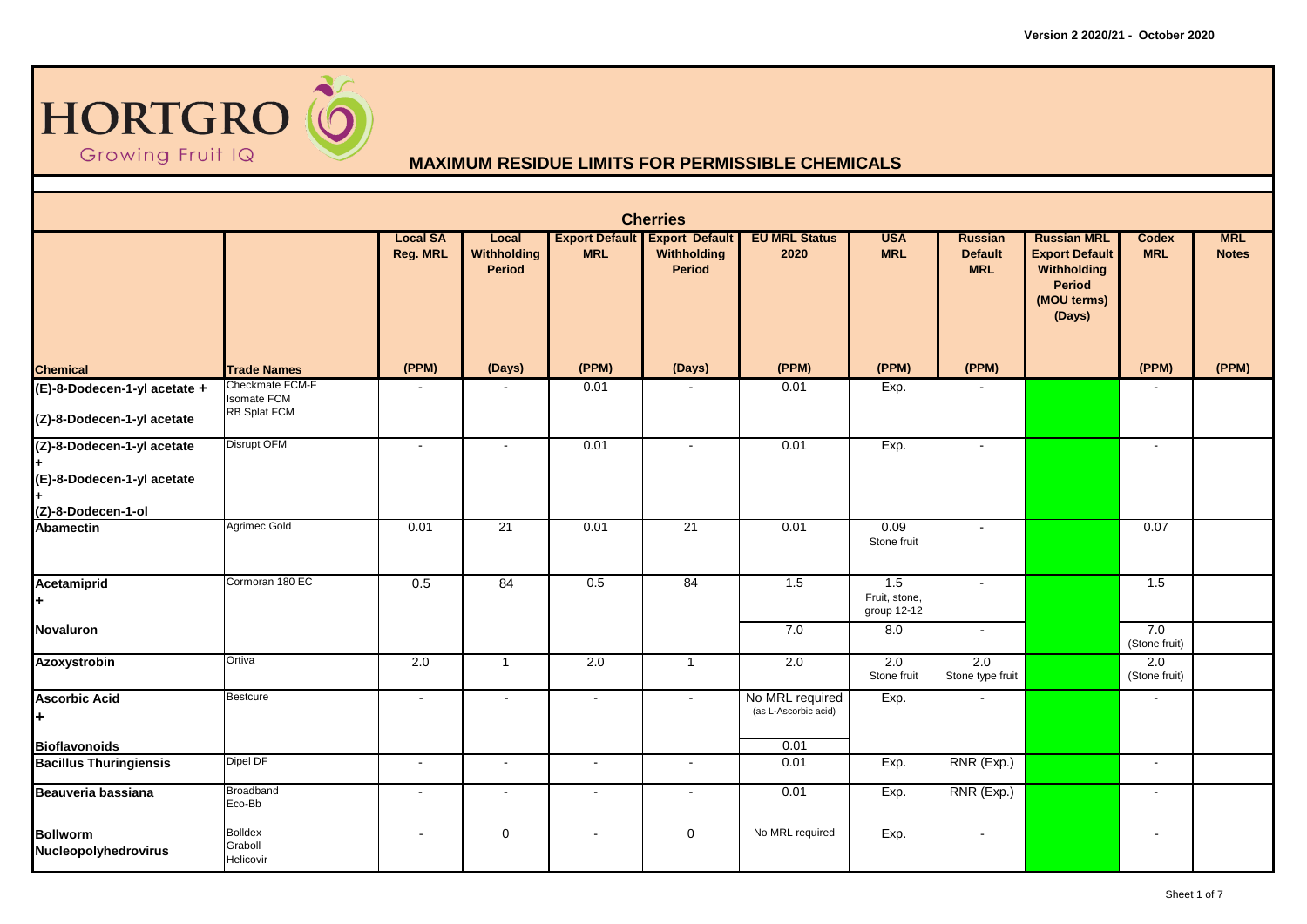

|                                                                                                | <b>Cherries</b>              |                                    |                                              |            |                                                               |                                                                                                |                                                                        |                                                |                                                                                               |                                                                    |                            |  |  |  |
|------------------------------------------------------------------------------------------------|------------------------------|------------------------------------|----------------------------------------------|------------|---------------------------------------------------------------|------------------------------------------------------------------------------------------------|------------------------------------------------------------------------|------------------------------------------------|-----------------------------------------------------------------------------------------------|--------------------------------------------------------------------|----------------------------|--|--|--|
|                                                                                                |                              | <b>Local SA</b><br><b>Reg. MRL</b> | Local<br><b>Withholding</b><br><b>Period</b> | <b>MRL</b> | <b>Export Default Export Default</b><br>Withholding<br>Period | <b>EU MRL Status</b><br>2020                                                                   | <b>USA</b><br><b>MRL</b>                                               | <b>Russian</b><br><b>Default</b><br><b>MRL</b> | <b>Russian MRL</b><br><b>Export Default</b><br>Withholding<br>Period<br>(MOU terms)<br>(Days) | <b>Codex</b><br><b>MRL</b>                                         | <b>MRL</b><br><b>Notes</b> |  |  |  |
| <b>Chemical</b>                                                                                | <b>Trade Names</b>           | (PPM)                              | (Days)                                       | (PPM)      | (Days)                                                        | (PPM)                                                                                          | (PPM)                                                                  | (PPM)                                          |                                                                                               | (PPM)                                                              | (PPM)                      |  |  |  |
| <b>Botanical extracts (Garlic</b><br>extract)                                                  | Kannar Garlic Reppellent 930 | 0.05                               | $\overline{2}$                               | 0.01       | $\overline{2}$                                                | No MRL required                                                                                |                                                                        | $\sim$                                         |                                                                                               |                                                                    |                            |  |  |  |
| <b>Botanical extracts</b><br>(Natural pyrethrin; Garlic extract;<br>Canola oil)                | Kannar KangroShield 100      | 0.05                               | $\overline{2}$                               | 0.01       | $\overline{2}$                                                | Pyrethrin 1.0<br>Garlic extract - [No<br>MRL required (Annex<br>$IV)$ ]<br>Canola oil - No MRL | Applied to<br>growing crops<br>Exp./<br>Postharvest<br>1.0             | $\sim$                                         |                                                                                               |                                                                    |                            |  |  |  |
|                                                                                                | Kannar Pygar 932             |                                    | $\overline{1}$                               |            | $\overline{1}$                                                | required                                                                                       |                                                                        |                                                |                                                                                               |                                                                    |                            |  |  |  |
| Botanical extracts/ plant acids Kanguard 940<br>(Citric acids; Lactic acids; Ascorbic<br>acid) |                              | Exp.                               | $\mathbf 0$                                  | 0.01       | $\mathbf 0$                                                   | Plant acids - 0.01<br>Citric acids - 0.01<br>Lactic acids - 0.01<br>Asorbic acid - 0.01        | Plant acids -<br>Citric acids -<br>Lactic acids Exp.<br>Asorbic acid - | $\sim$                                         |                                                                                               |                                                                    |                            |  |  |  |
| <b>Botanical extracts</b><br>(Natural pyrethrin)                                               | Xterminator                  | $\blacksquare$                     | $\mathbf 0$                                  | 0.01       | $\mathbf 0$                                                   | 1.0                                                                                            | Applied to<br>growing crops<br>Exp./<br>Postharvest<br>1.0             | $\sim$                                         |                                                                                               |                                                                    |                            |  |  |  |
| Chlorantraniliprole<br>ŀ.                                                                      | Ampligo                      | 1.0                                | $\overline{14}$                              | 1.0        | 14                                                            | 1.0                                                                                            | 2.5<br>Fruit, stone,<br>group 12-2                                     | 1.0<br>Stone fruit                             | <b>Contact relevant</b><br>Ag-Chem<br>company to<br>confirm                                   | 1.0<br>(Stone fruit)                                               |                            |  |  |  |
| Lambda-cyhalothrin                                                                             |                              | 0.5                                |                                              | 0.3        |                                                               | 0.3                                                                                            | 0.5<br>Stone fruit                                                     | $0.03*$<br>Stone fruit                         |                                                                                               | 0.3<br>(as<br>cyhalothrin,<br>including<br>lambda-<br>cyhalothrin) | Oman restricted<br>use     |  |  |  |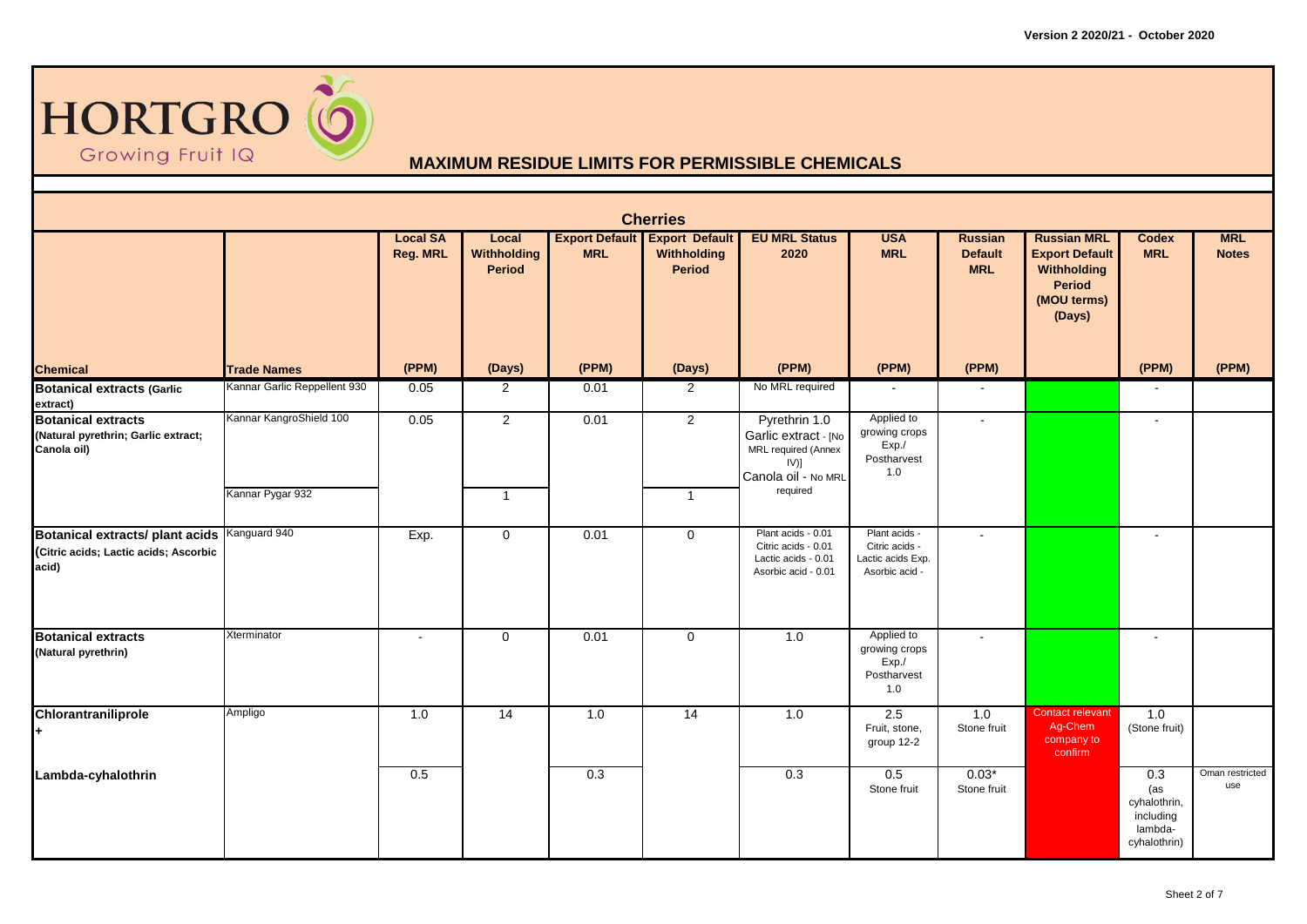

| <b>Cherries</b>                                                                    |                                                                                                                    |                                    |                                                          |             |                                                                      |                              |                          |                                                |                                                                                               |                            |                                                           |  |
|------------------------------------------------------------------------------------|--------------------------------------------------------------------------------------------------------------------|------------------------------------|----------------------------------------------------------|-------------|----------------------------------------------------------------------|------------------------------|--------------------------|------------------------------------------------|-----------------------------------------------------------------------------------------------|----------------------------|-----------------------------------------------------------|--|
|                                                                                    |                                                                                                                    | <b>Local SA</b><br><b>Reg. MRL</b> | Local<br><b>Withholding</b><br><b>Period</b>             | <b>MRL</b>  | <b>Export Default Export Default</b><br>Withholding<br><b>Period</b> | <b>EU MRL Status</b><br>2020 | <b>USA</b><br><b>MRL</b> | <b>Russian</b><br><b>Default</b><br><b>MRL</b> | <b>Russian MRL</b><br><b>Export Default</b><br>Withholding<br>Period<br>(MOU terms)<br>(Days) | <b>Codex</b><br><b>MRL</b> | <b>MRL</b><br><b>Notes</b>                                |  |
| <b>Chemical</b>                                                                    | <b>Trade Names</b>                                                                                                 | (PPM)                              | (Days)                                                   | (PPM)       | (Days)                                                               | (PPM)                        | (PPM)                    | (PPM)                                          |                                                                                               | (PPM)                      | (PPM)                                                     |  |
| <b>Chlorpyrifos</b>                                                                | Lirifos 480 EC                                                                                                     | 0.05                               | Dormant<br>application<br>only                           | 0.01        | Dormant<br>application only                                          | 0.01                         | 1.0                      | 0.5<br>Stone type fruit                        |                                                                                               |                            | Oman restricted<br>use                                    |  |
| <b>Codling moth and Oriental</b><br>fruit moth granulosis virus                    | <b>Madex Twin</b><br><b>Madex Dual</b><br>GraTham                                                                  | $\sim$                             | $\sim$                                                   | $\sim$      | $\sim$                                                               | $\sim$                       | $\sim$                   | $\sim$                                         |                                                                                               | $\sim$                     |                                                           |  |
| Copper (Cu) Oxychloride<br>and other Cu salts including<br><b>Cupric hydroxide</b> | Copper Oxychloride WP<br>Nordox 86%WG<br>Coprox WP<br>Coprox Super<br>Farmag Copper Oxychloride<br>Farmag Cu Super | 20                                 | 14                                                       | 5.0         | Not later than bud<br>swell                                          | $5.0\,$                      | Exp.                     | $5.0\,$<br>Stonefruit                          |                                                                                               | $\sim$                     | Hong Kong -<br>Malaysia Exp.<br>Mauritius -<br>Thailand - |  |
| Cyanamide                                                                          | Dormex<br><b>Bloomer</b><br>Cymex<br>Cyan                                                                          | $\overline{a}$                     | Dormant<br>application only                              | $\leq 0.01$ | Dormant<br>application only                                          | 0,01                         |                          |                                                |                                                                                               |                            | Oman prohibited<br>use                                    |  |
| Cyantraniliprole                                                                   | Exirel 100 SE                                                                                                      | 1.0                                | $\overline{7}$                                           | 1.0         | $\overline{7}$                                                       | 6.0                          | 6.0                      | $\sim$                                         |                                                                                               | 6.0                        | Hong Kong -                                               |  |
| Cyprodinil                                                                         | Chorus                                                                                                             | 0.5                                | Contact<br>relevant Ag-<br>Chem<br>Company to<br>confirm | 0.5         | Contact<br>relevant Ag-<br>Chem Company<br>to confirm                | 2,0                          | 2.0<br>Stone fruit       | 2.0<br>Stone fruit                             |                                                                                               | 2.0<br>(Stone fruit)       |                                                           |  |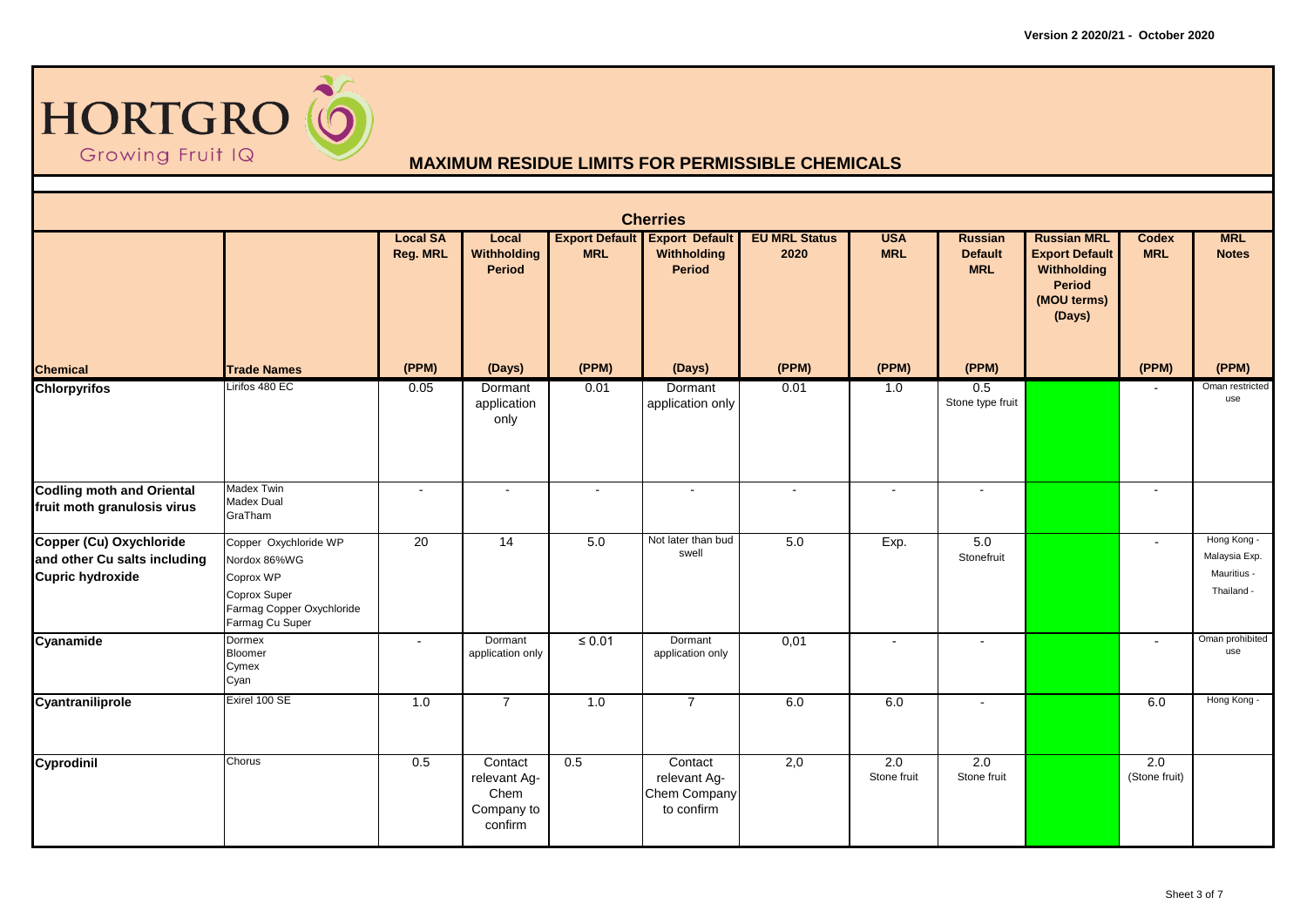

| <b>Cherries</b>                     |                                                                       |                                    |                                                          |            |                                                               |                                                                         |                                   |                                                |                                                                                                      |                            |                                                                                                      |  |
|-------------------------------------|-----------------------------------------------------------------------|------------------------------------|----------------------------------------------------------|------------|---------------------------------------------------------------|-------------------------------------------------------------------------|-----------------------------------|------------------------------------------------|------------------------------------------------------------------------------------------------------|----------------------------|------------------------------------------------------------------------------------------------------|--|
|                                     |                                                                       | <b>Local SA</b><br><b>Reg. MRL</b> | Local<br>Withholding<br><b>Period</b>                    | <b>MRL</b> | <b>Export Default Export Default</b><br>Withholding<br>Period | <b>EU MRL Status</b><br>2020                                            | <b>USA</b><br><b>MRL</b>          | <b>Russian</b><br><b>Default</b><br><b>MRL</b> | <b>Russian MRL</b><br><b>Export Default</b><br>Withholding<br><b>Period</b><br>(MOU terms)<br>(Days) | <b>Codex</b><br><b>MRL</b> | <b>MRL</b><br><b>Notes</b>                                                                           |  |
| <b>Chemical</b>                     | <b>Trade Names</b>                                                    | (PPM)                              | (Days)                                                   | (PPM)      | (Days)                                                        | (PPM)                                                                   | (PPM)                             | (PPM)                                          |                                                                                                      | (PPM)                      | (PPM)                                                                                                |  |
| <b>Dichlorvos</b>                   | Dichlorvos EC<br>Desta 100 EC<br>Devipan 100 EC<br>Dichlorvos 1000 EC | 0.1                                | $\overline{2}$                                           | 0.01       | 21                                                            | 0,01                                                                    |                                   | 0.05<br>Stonefruit                             |                                                                                                      |                            | Oman prohibited<br>use                                                                               |  |
| Didecyldimethylammonium<br>chloride | Sporekill                                                             | 0.1                                | 82<br>Not apply after<br>first fruit set                 | 0.1        | 82<br>Not apply after first<br>fruit set                      | 0.1                                                                     | $\overline{a}$                    | $\sim$                                         |                                                                                                      |                            | Hong Kong -<br>Iran -<br>Malaysia 0.01<br>Mauritius -<br>Saudi Arabia -<br>Singapore -<br>Thailand - |  |
| <b>Emamectin benzoate</b>           | Warlock 19.2 EC                                                       | 0.03                               | 14                                                       | 0.01       | 21                                                            | 0.01<br>(Unpublished Sante<br>12558/2019,<br>proposed new MRL<br>0.002) | 0.09<br>Cherry subgroup<br>12-12A | $\sim$                                         |                                                                                                      |                            |                                                                                                      |  |
| Ethephon                            | Ethapon<br>Ethephon 480 SL                                            | 3.0                                | Contact<br>relevant Ag-<br>Chem<br>company to<br>confirm | 3.0        | Contact<br>relevant Ag-<br>Chem company<br>to confirm         | 5.0                                                                     | 10.0                              | 10.0<br>Stone fruit                            | Contact relevant<br>Ag-Chem<br>company to<br>confirm                                                 | 5.0                        | Canada 2.0<br>(Tart Cherries)                                                                        |  |
| False codling moth<br>granulovirus  | Cryptex                                                               | $\overline{a}$                     |                                                          | $\sim$     | $\sim$                                                        | $\sim$                                                                  | $\sim$                            | $\sim$                                         |                                                                                                      | $\overline{a}$             |                                                                                                      |  |
| Fenazaquin                          | Vanity 200 SC<br>Superior 200 SC                                      | 0.5                                | 42                                                       | 0.3        | Contact<br>relevant Ag-<br>Chem company<br>to confirm         | 0.3                                                                     | 2.0<br>Stone fruit                | $\sim$                                         |                                                                                                      | 2,0                        | Canada (0.1)<br>Hong Kong -<br>Switzerland 0.2                                                       |  |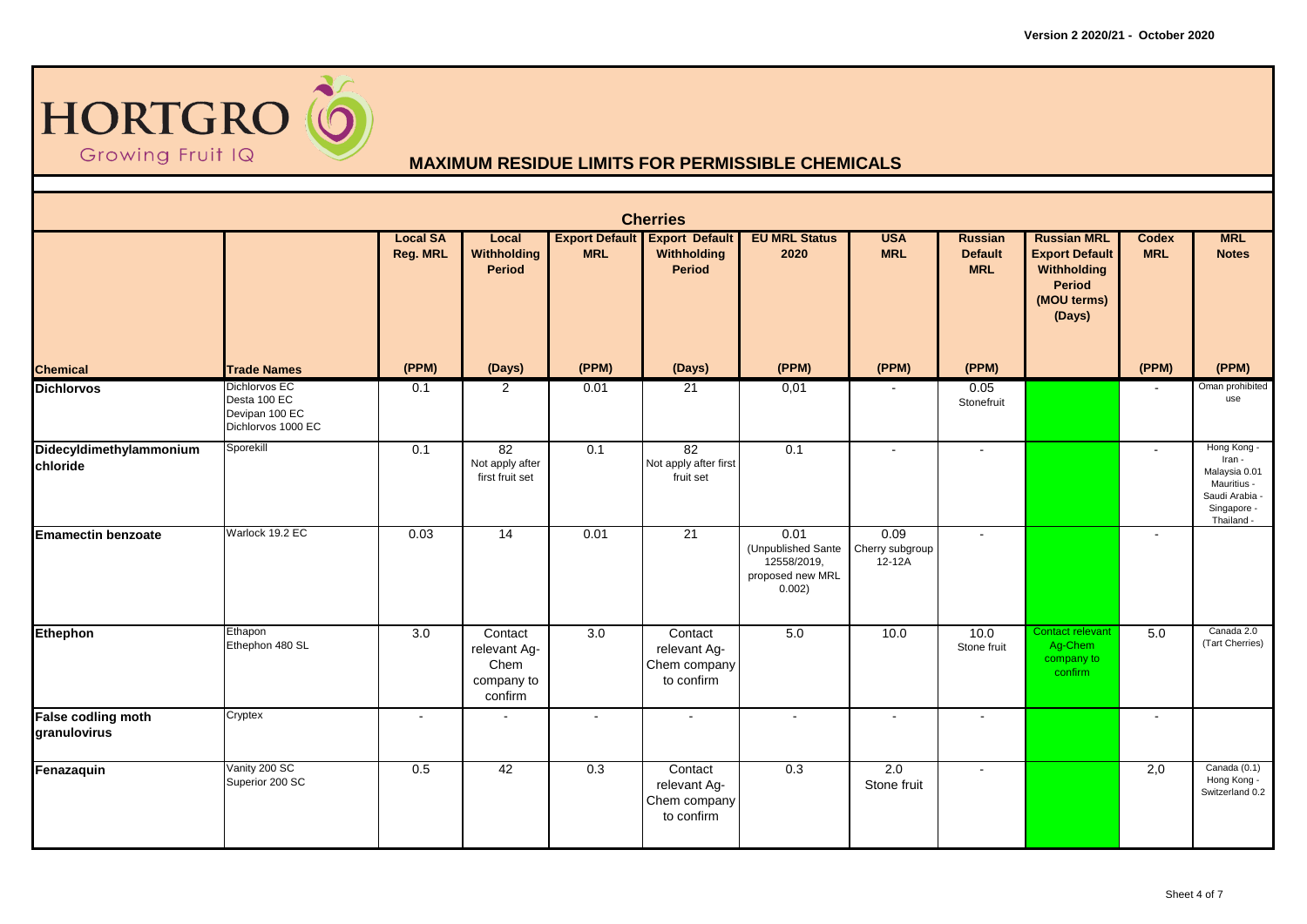

|                       | <b>Cherries</b>            |                                    |                                       |                  |                                                                      |                                        |                                       |                                                |                                                                                               |                                                                                 |                                       |  |  |
|-----------------------|----------------------------|------------------------------------|---------------------------------------|------------------|----------------------------------------------------------------------|----------------------------------------|---------------------------------------|------------------------------------------------|-----------------------------------------------------------------------------------------------|---------------------------------------------------------------------------------|---------------------------------------|--|--|
|                       |                            | <b>Local SA</b><br><b>Reg. MRL</b> | Local<br>Withholding<br><b>Period</b> | <b>MRL</b>       | <b>Export Default Export Default</b><br>Withholding<br><b>Period</b> | <b>EU MRL Status</b><br>2020           | <b>USA</b><br><b>MRL</b>              | <b>Russian</b><br><b>Default</b><br><b>MRL</b> | <b>Russian MRL</b><br><b>Export Default</b><br>Withholding<br>Period<br>(MOU terms)<br>(Days) | <b>Codex</b><br><b>MRL</b>                                                      | <b>MRL</b><br><b>Notes</b>            |  |  |
| <b>Chemical</b>       | <b>Trade Names</b>         | (PPM)                              | (Days)                                | (PPM)            | (Days)                                                               | (PPM)                                  | (PPM)                                 | (PPM)                                          |                                                                                               | (PPM)                                                                           | (PPM)                                 |  |  |
| Fenpyroximate         | Lesson 50 EC               | 0.3                                | 21                                    | 0.3              | 21                                                                   | 2.0                                    | 2.0<br>Stone fruit                    |                                                |                                                                                               | 2.0                                                                             | Hong Kong -                           |  |  |
| <b>Fludioxonil</b>    | Scholar<br>Teacher 230 SC  | 5.0                                | $\mathbf{1}$                          | 5.0              | $\overline{1}$                                                       | 5.0                                    | 5.0<br>Stone fruit                    | 5.0<br>Stone type fruit                        |                                                                                               | 5.0<br>(Stone fruit)                                                            |                                       |  |  |
| Flupyradifurone       | Sivanto <sup>®</sup> Prime | 0.05                               | 35                                    | 0.01             | 35                                                                   | 0.01                                   | 1.5                                   | $\sim$                                         |                                                                                               | 2.0                                                                             |                                       |  |  |
| <b>Furfural</b>       | <b>Crop Guard</b>          | 0.01                               | $\mathbf 0$                           | ≤0.01            | $\mathbf{0}$                                                         | 1.0                                    | $\Delta$                              | $\sim$                                         |                                                                                               | $\sim$                                                                          |                                       |  |  |
| Lambda-cyhalothrin    | Lamdex 5 EC                | 0.5                                | $\overline{14}$                       | $\overline{0,3}$ | Contact<br>relevant Ag-<br>Chem Company<br>to confirm                | $\overline{0.3}$                       | $\overline{0.5}$<br>Stone fruit       | 0.03<br>Stonefruit                             | <b>Contact relevant</b><br>Ag-Chem<br>Company to<br>confirm                                   | $\overline{0.3}$<br>(as<br>cyhalothrin,<br>including<br>lambda-<br>cyhalothrin) | Oman restricted<br>use                |  |  |
| Mefenoxam (Metalaxyl) | Ridomil Gold               | 1.0                                | Use on non-<br>bearing trees<br>only  | 0,01             | Use on non-<br>bearing trees<br>only                                 | 0.01<br>(Stone fruit, as<br>Metalaxyl) | 1.0<br>(Stone fruit, as<br>Metalaxyl) | $\sim$                                         | <b>Contact relevant</b><br>Ag-Chem<br>Company to<br>confirm                                   |                                                                                 |                                       |  |  |
| <b>Methidathion</b>   | Suprathion 420 EC          | 0.2                                | EC-Dormant<br>application only        | 0.02             | 28<br>EC-Dormant<br>application only                                 | 0.02                                   | $\blacksquare$                        | 0.2<br>Fruit stone type                        |                                                                                               | 0.2                                                                             | Iran Banned<br>Oman prohibited<br>use |  |  |
| Methoxyfenocide       | Marksman 240 SC            | 2.0                                | $\overline{7}$                        | 2.0              | $\overline{7}$                                                       | 2,0                                    | $\overline{3,0}$                      | $\sim$                                         |                                                                                               | 2.0<br>(Stone fruit)                                                            |                                       |  |  |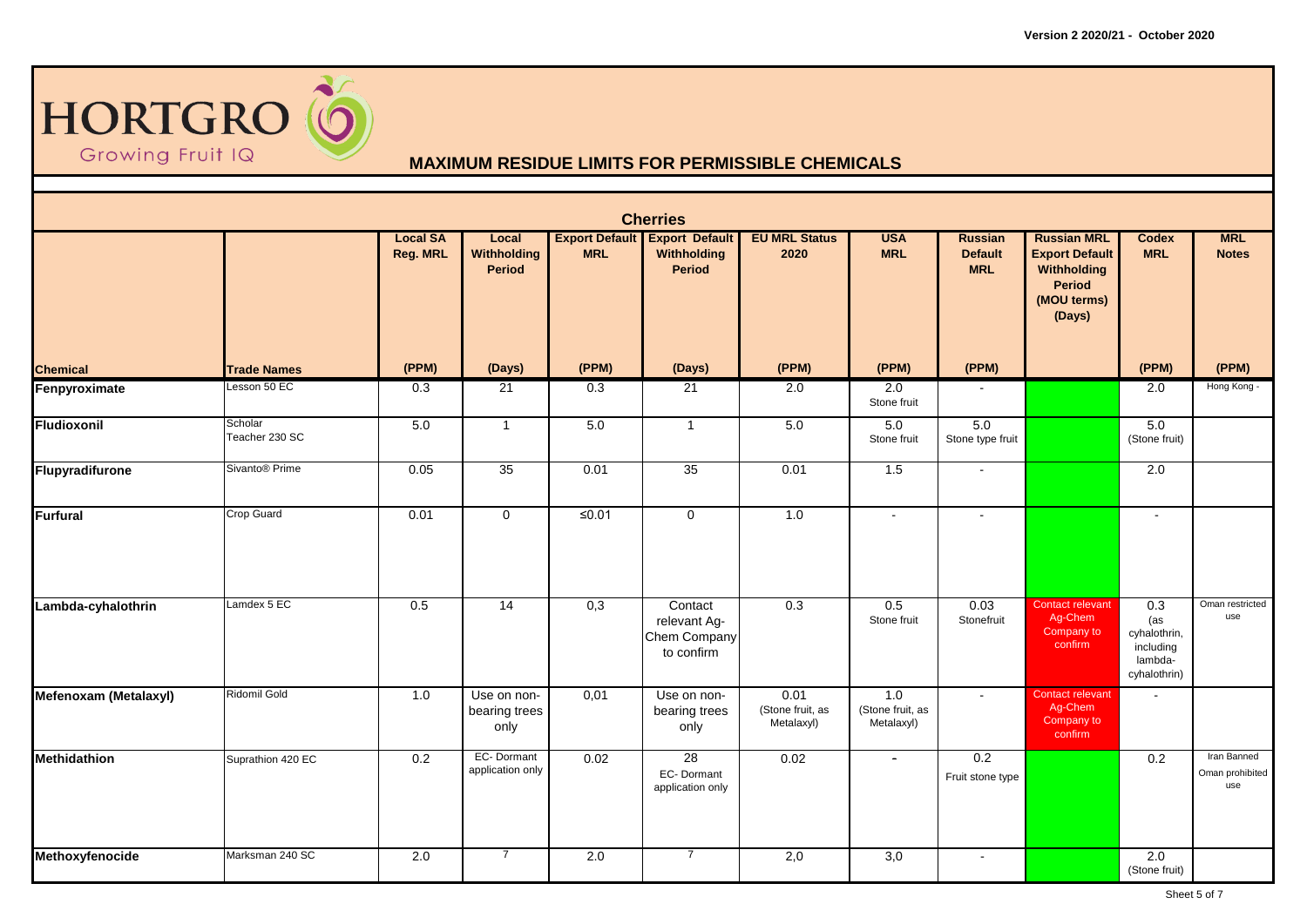

|                 | <b>Cherries</b>                   |                                    |                                              |            |                                                                      |                              |                          |                                         |                                                                                                      |                                   |                                                                                                                                                         |  |  |  |
|-----------------|-----------------------------------|------------------------------------|----------------------------------------------|------------|----------------------------------------------------------------------|------------------------------|--------------------------|-----------------------------------------|------------------------------------------------------------------------------------------------------|-----------------------------------|---------------------------------------------------------------------------------------------------------------------------------------------------------|--|--|--|
|                 |                                   | <b>Local SA</b><br><b>Reg. MRL</b> | Local<br><b>Withholding</b><br><b>Period</b> | <b>MRL</b> | <b>Export Default Export Default</b><br>Withholding<br><b>Period</b> | <b>EU MRL Status</b><br>2020 | <b>USA</b><br><b>MRL</b> | Russian<br><b>Default</b><br><b>MRL</b> | <b>Russian MRL</b><br><b>Export Default</b><br>Withholding<br><b>Period</b><br>(MOU terms)<br>(Days) | <b>Codex</b><br><b>MRL</b>        | <b>MRL</b><br><b>Notes</b>                                                                                                                              |  |  |  |
| <b>Chemical</b> | <b>Trade Names</b>                | (PPM)                              | (Days)                                       | (PPM)      | (Days)                                                               | (PPM)                        | (PPM)                    | (PPM)                                   |                                                                                                      | (PPM)                             | (PPM)                                                                                                                                                   |  |  |  |
| Pirimicarb      | Aphox<br>Piritek                  | 5.0                                | 21                                           | 5.0        | 21                                                                   | 5.0                          | $\blacksquare$           | 5.0<br>Stone fruit type                 |                                                                                                      | $\overline{3.0}$<br>(Stone fruit) | Canada (0.1)<br>Hong Kong 3.0<br>Iran $3.0$<br>[Malaysia 3.0]<br>[Mauritius 3.0]<br>[Oman 3.0]<br>Saudi Arabia 3.0<br>[Singapore 3.0]<br>[Thailand 3.0] |  |  |  |
| Prochloraz      | Chronos 450 SC                    | 0.1                                | Do not apply<br>after blossom                | 0.03       | Contact<br>relevant Ag-<br>Chem Company<br>to confirm                | 0.03                         | $\blacksquare$           | $\sim$                                  | Contact relevant<br>Ag-Chem<br>Company to<br>confirm                                                 | $\sim$                            | Hong Kong -<br>Iran -<br>Malaysia (0.01)<br>Mauritius -<br>Saudi Arabia -<br>Thailand -                                                                 |  |  |  |
| Propiconazole   | Bumper 250 EC<br>Principle 250 EC | 0.2                                | 14                                           | 0.01       | Not later than 7<br>days after petal<br>fall                         | 0.01                         | 4.0<br>Stone fruit       |                                         |                                                                                                      |                                   | Iran Banned                                                                                                                                             |  |  |  |
| Pymetrozine     | Chess<br>Trivia 500 WDG           | 0.02                               | 28                                           | 0.02       | 28                                                                   | 0.02                         | $\blacksquare$           | $\sim$                                  |                                                                                                      | $\sim$                            | Hong Kong -<br>Malaysia (0.01)<br>Mauritius -<br>Saudi Arabia -<br>Singapore -<br>Thailand -                                                            |  |  |  |
| Soybean oil     | <b>MProve Oil</b>                 | $\sim$                             | Dormant<br>application<br>only               | $\sim$     | Dormant<br>application only                                          | 0.01                         | Exp.                     | $\sim$                                  |                                                                                                      | $\overline{\phantom{a}}$          |                                                                                                                                                         |  |  |  |